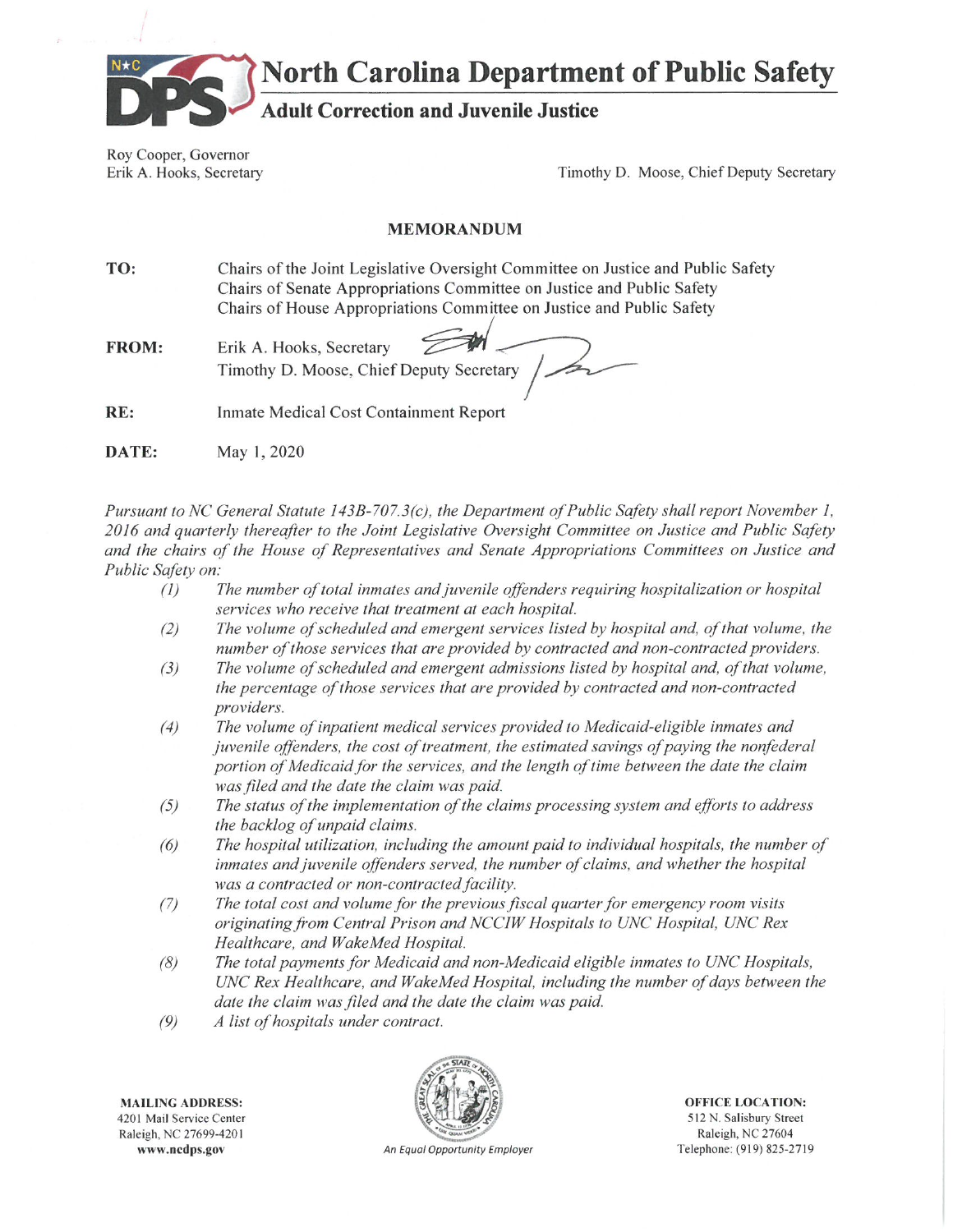### **Adult Correction: 2019 - 2020 3rd Quarter Health Services Legislative Report**

This report is for hospitalizations or hospital services of inmates which occurred from January 1, 2020 through March 31, 2020.

#### **(1) The number of total inmates requiring hospitalization or hospital services who receive that treatment at each hospital.**

During this time period, there were 1,790 episodes that required treatment at a community hospital. Of these episodes 407 were emergent admissions (277 to contract facilities and 130 to non-contract facilities). Of the remaining episodes at community hospitals, 1,383 required emergency room visits only, 876 to contract facilities and 507 to non-contract facilities. Of these emergent episodes, 42 were scheduled admissions (32 to contract facilities and 10 to non-contract facilities).

#### **(2) The volume of scheduled and emergent services and, of that volume, the number of those services that are provided by contracted and non-contracted providers.**

Figure 1 below shows the distribution of emergent/emergency in contracted and non-contracted facilities from January 1, 2020 through March 31, 2020.

#### *Figure 1*

| March 31, 2020                               | <b>ER</b> Total | Percentage |
|----------------------------------------------|-----------------|------------|
| CONTRACT HOSPITALS<br>NON-CONTRACT HOSPITALS | 876<br>507      | 63%<br>37% |
| <b>Grand Total</b>                           | 1383            | $100\%$    |

#### **(3) The volume of scheduled and emergent admissions listed by and, of that volume, the percentage of those services that are provided by contracted and non-contracted providers.**

Figure 2 below shows the distribution of emergent and scheduled admissions in contracted and noncontracted facilities from January 1, 2020 through March 31, 2020.

#### *Figure 2*

| March 31, 2020                                          | Emergent   | Percentage | Scheduled | Percentage |
|---------------------------------------------------------|------------|------------|-----------|------------|
| <b>CONTRACT FACILITIES</b><br>NON-CONTRACTED FACILITIES | 277<br>130 | 68%<br>32% | 10        | 76%<br>24% |
| <b>Grand Total</b>                                      | 407        | $100\%$    | ΔD        | $100\%$    |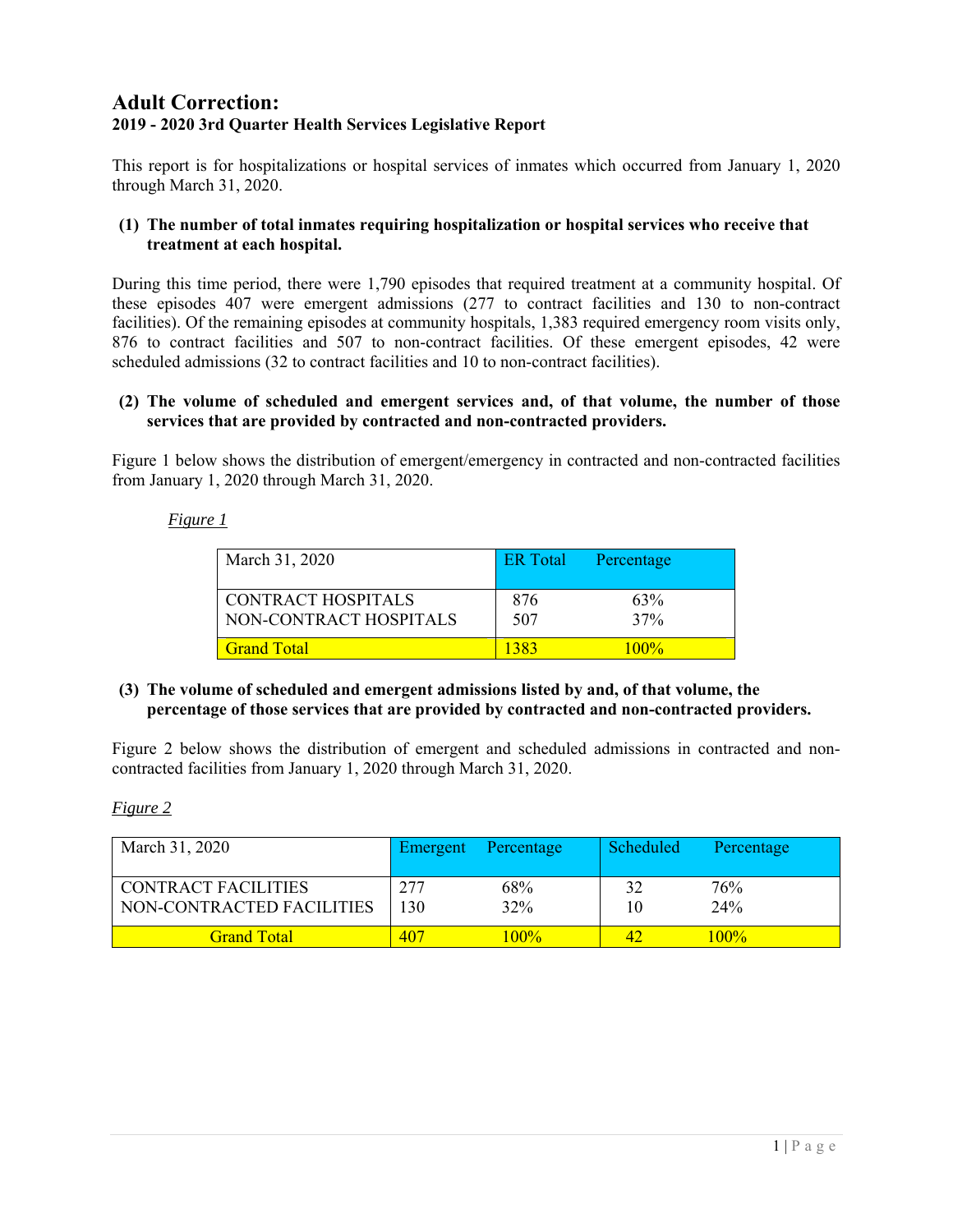#### **(4) The volume of inpatient medical services provided to Medicaid-eligible inmates, the cost of treatment, the estimated savings of paying the nonfederal portion of Medicaid for the services, and the length of time between the date the claim was filed and the date the claim was paid.**

From January 1, 2020 – March 31, 2020, 90 cases were identified as eligible for Medicaid. Based upon the *State Auditor's May 2012 Financial Related Audit Report*, the average savings of each case would be \$18,181.81. Using the methods applied in the audit, the estimated savings from January 1, 2020 through March 31, 2020, would be approximately \$1,636,362.90. Information regarding the length of time between the date the claim was filed and the date the claim was paid is not available to DPS. Once the application is completed, it is processed at the county level and then to DHHS for payment.

#### **(5) The status of the implementation of the claims processing system and efforts to address the backlog of unpaid claims.**

Medical claims with a date of service August 1, 2016 of later continue to be directed to PGBA for processing. Feedback received from our providers continues to be very positive and encouraging. Providers are pleased with the processing time and report PGBA's staff is very prompt and professional in responding to inquiries. The number of providers submitting claims using the electronic portal increases each month. Providers utilizing this feature are pleased with the efficiency.

As of June 30, 2017, DPS reported the claims backlog had been successfully cleared. DPS continues to receive a small number of claims that were previously denied for improper authorizations, coding errors or other deficiencies.

| <i>Figure 3:</i> Inpatient Medical Services Provided to Medicaid-eligible Adult Inmates: |                |
|------------------------------------------------------------------------------------------|----------------|
| Volume of Inpatient Medical Services to Medicaid-eligible Adult Inmates:                 | 138.           |
| Total Cost of Treatment:                                                                 | \$7,177,214.11 |
| Mean Age for Date Claim was Filed to Date Claim Denied for Medicaid-eligible:            | 73.            |

#### **(6) The hospital utilization, including the amount paid to individual hospitals, the number of inmates served, the number of claims, and whether the hospital was a contracted or noncontracted facility.**

| Volume<br>of Claims | <b>Provider TIN</b> | <b>Provider Facility</b>       | <b>Contracted</b><br>(Y/N) | <b>Total Charge</b> | <b>Amount Paid</b> |
|---------------------|---------------------|--------------------------------|----------------------------|---------------------|--------------------|
| 2,932               | 561732213           | UNC FACULTY PHYSICIANS         | Y                          | \$1,617,802.38      | \$1,166,869.39     |
| 2,048               | 561118388           | UNIV OF NC HOSPITALS           | Y                          | \$13,477,098.58     | \$6,436,082.78     |
| 943                 | 010851496           | UNC P AND A CLINICAL PATHOLOGY | Y                          | \$60,858.75         | \$39,227.37        |
| 647                 | 560994806           | <b>EASTERN RADIOLOGIST INC</b> | N                          | \$102,958.00        | \$34,686.36        |
| 544                 | 383740839           | PITT COUNTY MEMORIAL HOSPITAL  | N                          | \$181,215.00        | \$54,124.28        |
| 496                 | 020777195           | <b>CAROLINA DIGESTIVE CARE</b> | N                          | \$236,047.25        | \$84,555.67        |
| 461                 | 561509260           | NC HEART AND VASCULAR          | Y                          | \$3,090,360.75      | \$922,607.37       |
| 284                 | 561029437           | DUKE UNIVERSITY HOSPITAL       | N                          | \$324,827.20        | \$86,536.55        |
| 278                 | 560529976           | <b>BLUE RIDGE HEALTHCARE</b>   | N                          | \$3,171,214.35      | \$507,000.56       |
| 271                 | 560990409           | WAKE RADIOLOGY CONSULTANT PA   | N                          | \$59,161.00         | \$13,811.50        |
| 236                 | 560789196           | CATAWBA VALLEY MEDICAL CENTER  | N                          | \$1,747,382.88      | \$268,540.00       |
| 233                 | 561763695           | <b>WAKEMED</b>                 | N                          | \$197,488.00        | \$52,716.26        |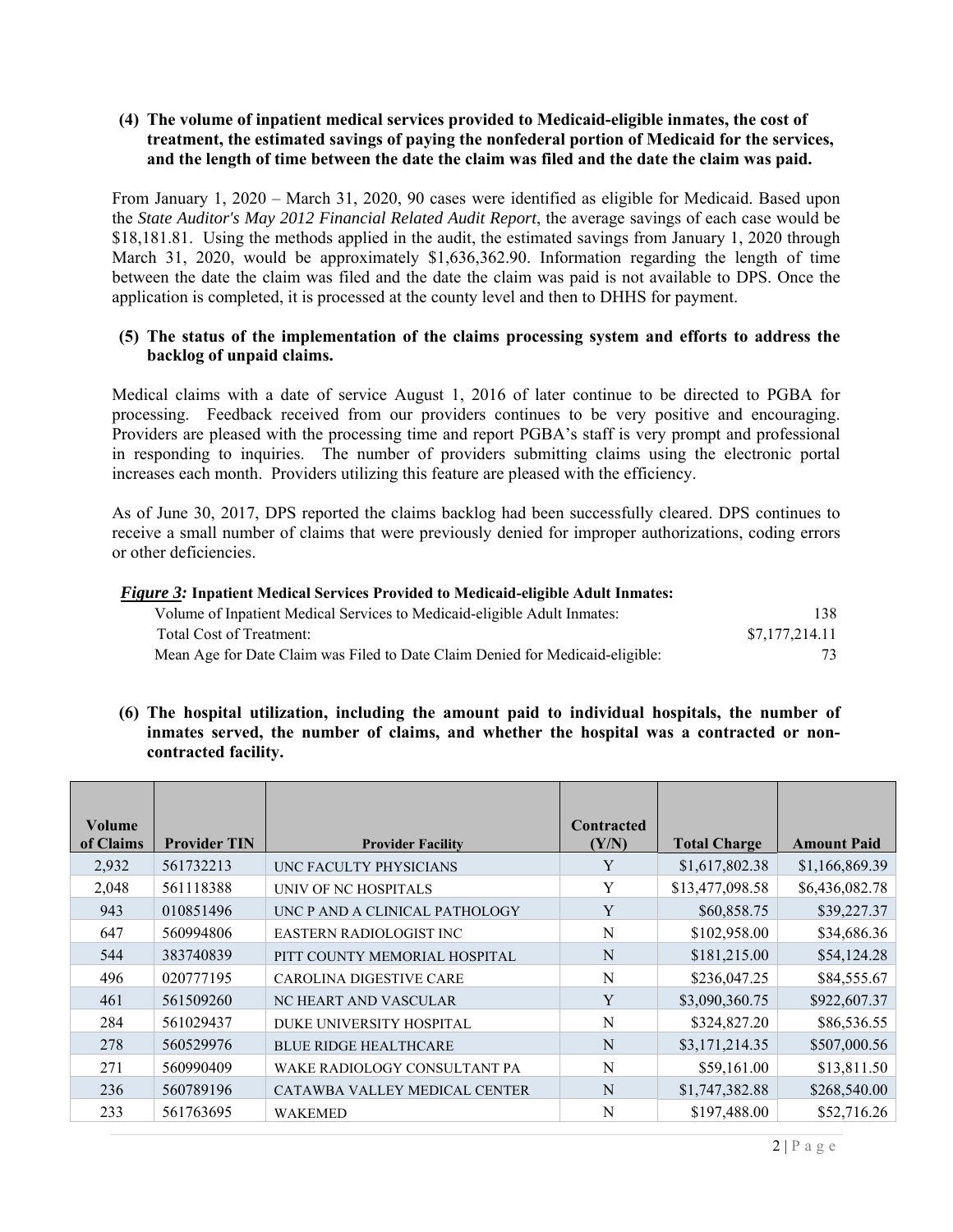| 232 | 562070036 | DUKE HEALTH RALEIGH HOSPITAL    | $\mathbf N$    | \$1,957,703.69 | \$419,851.89   |
|-----|-----------|---------------------------------|----------------|----------------|----------------|
| 208 | 560585243 | PITT COUNTY MEMORIAL HOSPITAL   | Y              | \$4,215,365.82 | \$1,153,475.25 |
| 193 | 900511207 | ECU PHYSICIANS DIAGNOSTIC       | $\mathbf N$    | \$65,611.05    | \$847.44       |
| 186 | 561614999 | RALEIGH EMERGENCY MED ASSOC     | $\mathbf N$    | \$141,094.55   | \$34,916.78    |
| 183 | 560529945 | ATRIUM HLTH UNIVERSITY CITY     | $\mathbf N$    | \$1,514,028.70 | \$245,837.51   |
| 180 | 020759583 | CAROLINAS EMERGENCY GROUP       | N              | \$224,723.00   | \$42,727.32    |
| 180 | 560954779 | CHARLOTTE RADIOLOGY             | $\mathbf N$    | \$54,528.97    | \$12,910.48    |
| 179 | 223849199 | WAKE FOREST UNIV HEALTH         | $\mathbf N$    | \$112,532.95   | \$8,294.68     |
| 176 | 560941927 | CATAWBA VALLEY MEDICAL CENTER   | $\overline{N}$ | \$34,954.61    | \$9,410.02     |
| 173 | 561191387 | AMERICAN ANESTHESIOLOGY OF NC   | $\mathbf N$    | \$272,508.00   | \$26,451.19    |
| 165 | 561544884 | COASTAL RADIOLOGY ASSOCIATES    | $\mathbf N$    | \$95,767.00    | \$11,176.81    |
| 147 | 560954803 | RALEIGH RADIOLOGY ASSOCIATES    | $\mathbf N$    | \$33,359.00    | \$8,431.52     |
| 146 | 834333066 | WAKEMED SPECIALISTS GROUP LLC   | $\mathbf N$    | \$103,876.00   | \$22,634.36    |
| 138 | 275464661 | APOGEE MEDICAL GROUP NORTH      | $\mathbf N$    | \$30,281.80    | \$9,113.78     |
| 126 | 566000403 | ECU SCHOOL OF MEDICINE CLINIC   | $\mathbf N$    | \$95,783.03    | \$28,141.98    |
| 111 | 561667838 | ALBEMARLE ORTHO & SPORTS        | N              | \$92,098.00    | \$13,655.74    |
| 110 | 560986500 | CAROLINAS PATHOLOGY GROUP PA    | $\mathbf N$    | \$39,145.53    | \$1,119.72     |
| 105 | 561854829 | WILMINGTON PATHOLOGY            | $\mathbf N$    | \$19,795.00    | \$30.04        |
| 102 | 561329038 | DELANEY RADIOLOGISTS PA         | $\overline{N}$ | \$25,026.00    | \$8,261.53     |
| 101 | 560755775 | CAROLINAEAST MEDICAL CENTER     | $\mathbf N$    | \$935,092.13   | \$150,639.78   |
| 98  | 561903275 | WAKE FOREST EMERGENCY PROVIDERS | $\mathbf N$    | \$59,465.00    | \$22,770.56    |
| 97  | 237027004 | NASH HOSPITALS INCORPORATED     | $\mathbf N$    | \$879,201.37   | \$185,722.63   |
|     |           | FIRSTHEALTH MONTGOMERY          |                |                |                |
| 93  | 561936354 | MEMORIAL HOSPITA                | $\mathbf Y$    | \$547,772.47   | \$143,785.90   |
| 91  | 566017737 | <b>WAKEMED</b>                  | N              | \$1,341,985.80 | \$219,022.83   |
| 90  | 452743520 | DLP MARIA PARHAM MEDICAL CENTE  | N              | \$583,797.40   | \$96,231.98    |
| 90  | 560530233 | SOUTHEASTERN REGIONAL MED       | N              | \$532,212.44   | \$161,946.47   |
| 85  | 581728803 | NOVANT MEDICAL GROUP INC        | $\mathbf N$    | \$35,197.75    | \$8,928.96     |
| 82  | 560538020 | COLUMBUS REGIONAL HEALTHCARE S  | $\mathbf N$    | \$452,258.28   | \$127,330.42   |
| 81  | 560653348 | PENDER MEMORIAL HOSPITAL        | $\mathbf Y$    | \$317,226.67   | \$152,057.74   |
| 81  | 560942865 | <b>GREENSBORO RADIOLOGY</b>     | $\mathbf N$    | \$32,830.00    | \$4,716.63     |
| 79  | 202053449 | ANESTHETIX OF LEXINGTON PLLC    | ${\bf N}$      | \$132,547.00   | \$14,880.90    |
| 79  | 560945616 | MECKLENBURG RADIOLOGY ASSOC     | N              | \$16,275.00    | \$5,893.48     |
| 78  | 560583151 | SCOTLAND MEMORIAL HOSPITAL      | ${\bf N}$      | \$494,548.43   | \$56,449.27    |
| 78  | 561173082 | NASH XRAY ASSOC PA              | N              | \$16,763.00    | \$5,561.69     |
| 77  | 205383005 | TRIAD RADIOLOGY ASSOCIATES PLL  | $\mathbf N$    | \$9,413.00     | \$4,332.42     |
| 74  | 562096233 | <b>GOLDSBORO EMERGENCY MED</b>  | $\mathbf N$    | \$27,096.00    | \$14,481.02    |
| 73  | 560946251 | <b>BLUE RIDGE REG HOSPITAL</b>  | N              | \$14,053.00    | \$5,493.41     |
| 73  | 561230477 | RALEIGH PATHOLOGY LAB ASSOCIA   | $\mathbf N$    | \$10,882.00    | \$382.54       |
| 71  | 202013678 | COGENT HEALTHCARE OF NORTH CAR  | $\mathbf N$    | \$92,886.24    | \$10,433.44    |
| 70  | 560547479 | NOVANT HEALTH ROWAN MEDICAL CT  | N              | \$754,198.08   | \$109,112.62   |
| 68  | 560603898 | CENTRAL HARNETT HOSPITAL        | ${\bf N}$      | \$414,967.88   | \$84,147.06    |
| 67  | 561484844 | WAYNE MEMORIAL HOSPITAL         | N              | \$374,665.21   | \$129,045.75   |
| 65  | 561348830 | COLUMBUS REGIONAL HEALTHCARE    | ${\bf N}$      | \$17,788.00    | \$5,671.12     |
| 65  | 562119000 | NEW HANOVER REGIONAL MEDICAL    | N              | \$68,213.00    | \$16,719.62    |
| 64  | 472188113 | ROWAN MEDICAL CENTER            | ${\bf N}$      | \$71,694.00    | \$16,429.98    |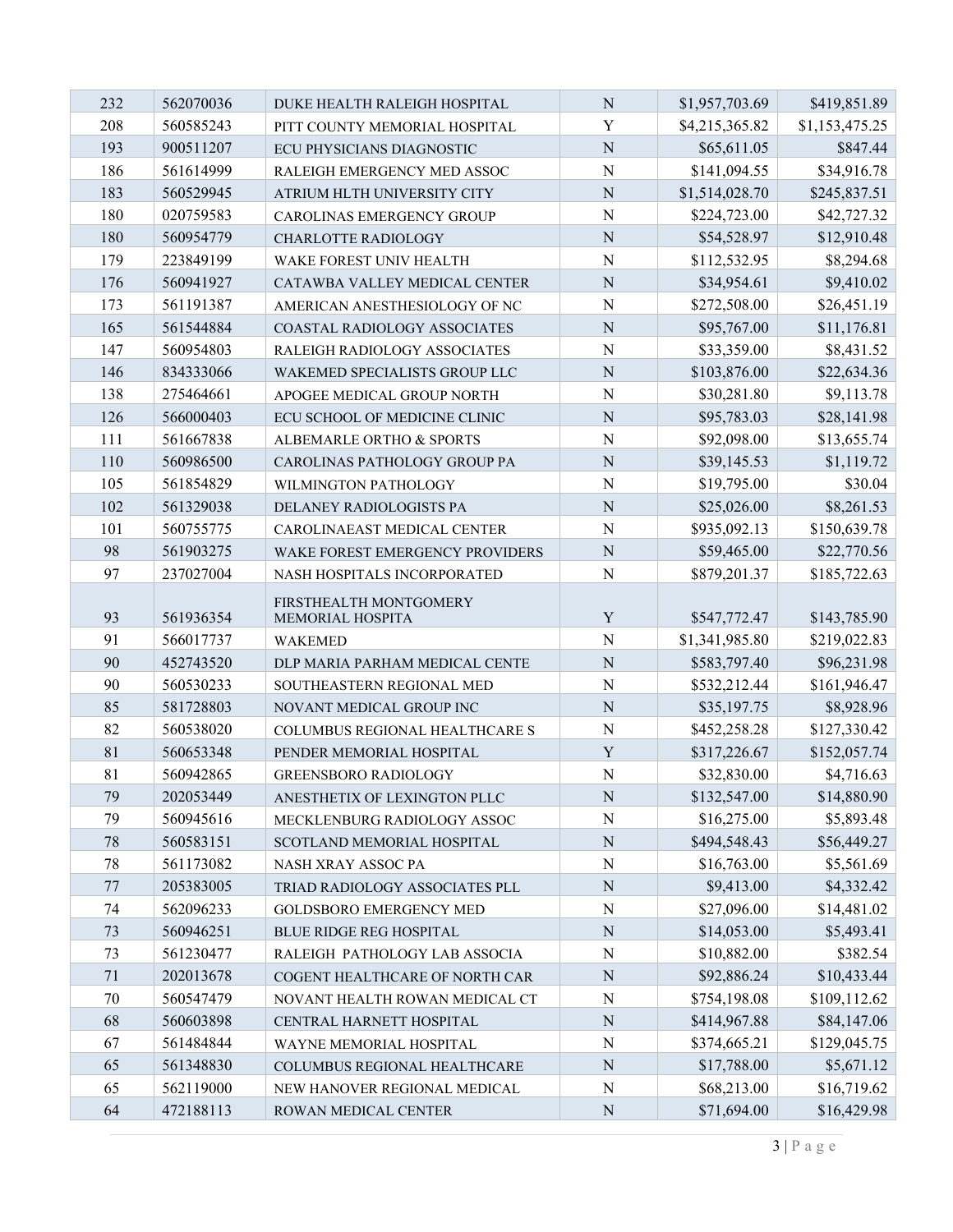| 63 | 811324691 | MISSION COMMUNITY ANESTHESIOLO                | N              | \$40,559.00    | \$12,856.02  |
|----|-----------|-----------------------------------------------|----------------|----------------|--------------|
| 61 | 561560394 | CRAVEN PATHOLOGY ASSOC INC                    | N              | \$10,320.00    | \$695.10     |
| 60 | 263291657 | COLUMBUS EMERGENCY GROUP                      | N              | \$113,940.00   | \$12,906.50  |
| 57 | 560887181 | NEW HANOVER REGIONAL MEDICAL C                | Y              | \$777,404.26   | \$126,083.10 |
| 57 | 562049697 | <b>ATLANTIC UROLOGY</b>                       | $\mathbf N$    | \$39,836.00    | \$9,917.06   |
| 56 | 566000674 | LENOIR MEMORIAL HOSPITAL                      | ${\bf N}$      | \$341,159.38   | \$109,037.15 |
| 56 | 821985821 | <b>BULL CITY PHYSICIANS</b>                   | N              | \$70,647.00    | \$14,013.24  |
| 55 | 263807951 | CAROLINA UROLOGY ASSOCIATION                  | $\mathbf N$    | \$15,697.00    | \$7,887.56   |
| 54 | 560989789 | HALIFAX REGIONAL MEDICAL CENTER               | Y              | \$186,852.15   | \$42,507.09  |
| 54 | 561044771 | <b>WAYNE RADIOLOGISTS PA</b>                  | $\overline{N}$ | \$14,575.00    | \$4,618.30   |
| 54 | 561752877 | SANDHILLS EMERGENCY PHY                       | N              | \$60,994.00    | \$11,011.70  |
| 54 | 562075806 | EMP OF CRAVEN COUNTY PLLC                     | $\overline{N}$ | \$77,035.88    | \$14,620.90  |
| 52 | 561014346 | PINEHURST RADIOLOGY GROUP                     | N              | \$12,412.00    | \$4,347.96   |
| 50 | 460837907 | KINSTON PHYSICIANS GROUP PLLC                 | ${\bf N}$      | \$63,923.00    | \$11,574.62  |
| 50 | 832048706 | HCA REGIONAL TRANSPORT SERV                   | N              | \$547,475.21   | \$134,304.42 |
| 48 | 201442673 | EAST CAROLINA ANESTHESIA<br><b>ASSOCIATES</b> | ${\bf N}$      | \$91,654.00    | \$9,517.16   |
| 48 | 560530234 | RANDOLPH HOSPITAL INC                         | Y              | \$141,553.67   | \$50,038.52  |
| 47 | 561398929 | CAROLINAS MEDICAL CENTER                      | $\mathbf N$    | \$1,631,144.67 | \$100,959.61 |
| 46 | 200688168 | CAROLINA RADIOLOGY CONSULTANTS                | $\overline{N}$ | \$8,326.00     | \$3,107.56   |
| 46 | 832048759 | MISSION HEALTH MAUZY PHILLIPS                 | $\mathbf N$    | \$311,151.27   | \$107,832.99 |
| 45 | 561383107 | BLUE RIDGE PATHOLOGY ASSOC                    | $\mathbf N$    | \$16,573.50    | \$1,008.84   |
| 44 | 311731843 | STANLY COUNTY IMAGING PLLC                    | ${\bf N}$      | \$8,384.12     | \$2,156.24   |
| 44 | 753108438 | NC EMERGENCY PHYSICIANS LLC                   | N              | \$61,233.00    | \$12,081.78  |
| 41 | 560552787 | NORTH CAROLINA BAPTIST HOSPITA                | $\overline{N}$ | \$874,992.76   | \$69,561.03  |
| 39 | 463176429 | JOHNSTON HEALTH SERVICES CORP                 | N              | \$447,521.40   | \$89,292.67  |
| 39 | 561924599 | PATHOLOGY ASSOC OF KINSTON                    | ${\bf N}$      | \$13,131.00    | \$305.90     |
| 38 | 471182549 | NASH HEALTHCARE SYSTEM PHYSICI                | Y              | \$18,385.00    | \$10,034.58  |
| 37 | 262117648 | WESTERN CAROLINA EMERGENCY                    | $\mathbf N$    | \$49,947.00    | \$8,104.62   |
| 37 | 453576100 | LORIS SEACOAST HOSPITALIST                    | $\overline{N}$ | \$303,672.00   | \$43,384.06  |
| 37 | 562072002 | BERTIE MEMORIAL HOSPITAL                      | Y              | \$115,467.42   | \$76,169.40  |
| 36 | 831481690 | ROBESON EMERGENCY PHYSICIANS                  | ${\bf N}$      | \$47,471.00    | \$9,278.44   |
| 35 | 823693569 | SAMPSON REGIONAL EMERGENCY                    | N              | \$9,802.72     | \$5,732.77   |
| 33 | 463846081 | SENTARA ALBEMARLE MEDICAL CENT                | N              | \$212,328.27   | \$78,573.90  |
| 33 | 560532141 | MISSION HOSPITALS INC                         | ${\bf N}$      | \$16,998.30    | \$2,420.32   |
| 32 | 010590818 | WESTERN PIEDMONT ANESTHESIA PA                | ${\bf N}$      | \$35,405.00    | \$6,358.68   |
| 32 | 561479712 | CAROMONT MEDICAL GROUP INCORPO                | N              | \$36,916.00    | \$3,068.58   |
| 31 | 264762805 | SOUTHEASTERN DIGESTIVE HEALTH CTR             | N              | \$17,964.86    | \$6,461.02   |
| 31 | 272528143 | ASSOCIATED UROLOGISTS OF NC PA                | ${\bf N}$      | \$16,535.00    | \$1,232.12   |
| 31 | 471511123 | CHS ANESTHESIA SERVICES GROUP                 | ${\bf N}$      | \$63,430.00    | \$7,010.94   |
| 31 | 561272769 | SOUTHEAST ANESTHESIOLOGY CONSU                | ${\bf N}$      | \$68,016.00    | \$4,288.65   |
| 31 | 561738035 | RALEIGH INFECTIOUS DISEASE                    | N              | \$9,851.00     | \$3,197.64   |
| 30 | 272187756 | CAROLINAS HOSPITALIST GROUP                   | ${\bf N}$      | \$11,518.00    | \$862.84     |
| 29 | 560946593 | PIEDMONT PATHOLOGY ASSOC                      | N              | \$9,973.00     | \$2,504.58   |
| 29 | 560988142 | <b>GASTON RADIOLOGY PA</b>                    | ${\bf N}$      | \$3,286.00     | \$467.92     |
| 28 | 452909143 | PERSON MEMORIAL HOSPITAL                      | ${\bf N}$      | \$219,300.74   | \$32,323.70  |
| 28 | 561883003 | UNC ORAL AND MAXILLOFACIAL                    | $\mathbf Y$    | \$66,466.94    | \$21,802.91  |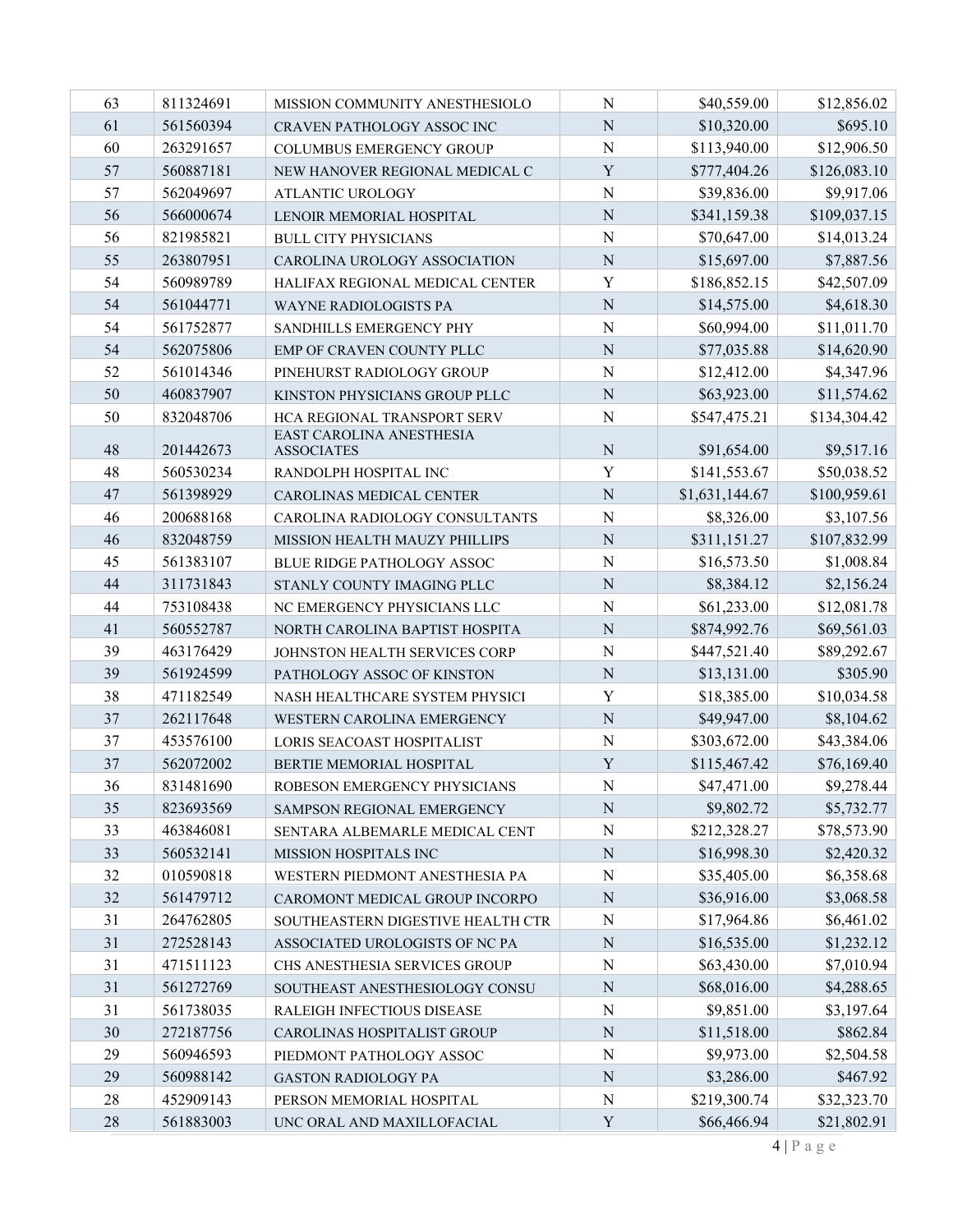| 28             | 812808787 | NORTH CAROLINA NEPHROLOGY      | ${\bf N}$      | \$5,163.00   | \$420.00    |
|----------------|-----------|--------------------------------|----------------|--------------|-------------|
| 26             | 560636250 | COMMUNITY GENERAL HOSPITAL     | $\mathbf N$    | \$252,506.42 | \$46,089.79 |
| 25             | 271081647 | UNC CARDIOLOGY AT LUMBERTON    | Y              | \$23,281.00  | \$11,696.90 |
| 25             | 560988429 | ROWAN DIAGNOSTIC CLINIC        | $\overline{N}$ | \$4,277.00   | \$2,039.18  |
| 25             | 561980160 | WILMINGTON HEALTH PLLC         | N              | \$35,919.00  | \$5,703.50  |
| 25             | 814497668 | DLP FRYE MEDICAL GROUP         | ${\bf N}$      | \$15,645.71  | \$1,010.50  |
| 24             | 264212594 | CEP IM-POLLOCKSVILLE           | $\mathbf N$    | \$19,086.00  | \$4,730.78  |
| 24             | 621130266 | EMERGENCY COVERAGE CORPORATION | $\mathbf N$    | \$34,883.00  | \$5,997.58  |
| 24             | 832794560 | PIEDMONT TRIAD PHYSICIANS PLLC | $\mathbf N$    | \$33,072.00  | \$6,823.88  |
| 23             | 452436270 | <b>BEAUFORT HOSPITAL</b>       | Y              | \$118,501.38 | \$32,530.54 |
| 23             | 560562304 | SAMPSON REGIONAL MED CTR       | ${\bf N}$      | \$75,588.45  | \$23,223.33 |
| 21             | 264572758 | TOTAL RADIOLOGY SOLUTIONS PA   | $\mathbf N$    | \$2,988.00   | \$1,173.54  |
| 21             | 562035786 | RANDOLPH HOSPITAL ER           | N              | \$12,950.00  | \$3,762.72  |
| 20             | 452702114 | CATAWBA VALLEY MEDICAL GROUP   | $\overline{N}$ | \$6,023.00   | \$548.88    |
| 20             | 571049603 | CAROLINA RADIOLOGY             | N              | \$6,295.00   | \$1,366.78  |
| 19             | 560928089 | NOVANT HEALTH FORSYTH MED CTR  | ${\bf N}$      | \$73,116.79  | \$27,663.56 |
| 18             | 560845796 | CAPE FEAR VALLEY HARNETT       | $\mathbf N$    | \$24,564.49  | \$6,775.89  |
| 18             | 560955519 | PINEHURST PATHOLOGY CENTER INC | $\mathbf N$    | \$1,749.81   | \$17.62     |
| 18             | 561079264 | TRIANGLE ORTHOPAEDIC ASSOCIATE | $\overline{N}$ | \$55,028.09  | \$19,442.22 |
| 18             | 561319745 | UNC SCHOOL OF DENTISTRY        | Y              | \$33,516.12  | \$13,487.48 |
| 17             | 561925492 | EASTERN CAROLINA GASTROENTEROL | ${\bf N}$      | \$6,303.00   | \$1,893.60  |
| 15             | 561025032 | BLUE RIDGE MEDICAL CENTER GENE | Y              | \$7,421.00   | \$1,750.52  |
| 14             | 270935430 | RANDOLPH PRIMARY CARE PA       | N              | \$7,844.00   | \$5,490.80  |
| 13             | 020655241 | CAROLINA SURGERY AND CANCER CT | $\overline{N}$ | \$27,080.00  | \$10,428.40 |
| 13             | 463774942 | FIRSTHEALTH MOORE REG          | N              | \$6,218.00   | \$1,913.78  |
| 13             | 561192904 | REX PATHOLOGY ASSOCIATES PA    | ${\bf N}$      | \$5,451.86   | \$895.58    |
| 13             | 561341091 | JAMES S COXE III MD PA         | $\mathbf N$    | \$5,711.00   | \$132.20    |
| 13             | 823762961 | COASTAL PLAINS PATHOLGY PA     | N              | \$2,192.00   | \$0.00      |
| 12             | 352547114 | FRYE REGIONAL MEDICAL CENTER   | ${\bf N}$      | \$352,007.41 | \$10,017.63 |
| 11             | 262122284 | CENTRAL EMERG PHYSICIANS       | $\mathbf N$    | \$13,166.00  | \$2,605.88  |
| 11             | 560945618 | DURHAM RADIOLOGY ASSOC INC     | ${\bf N}$      | \$4,083.00   | \$1,361.22  |
| 11             | 560963485 | CAROLINA NEUROSURGERY AND SPIN | ${\bf N}$      | \$23,992.00  | \$3,277.48  |
| 11             | 561187226 | GASTONIA MEDICAL SPECIALTY     | N              | \$5,415.00   | \$700.68    |
| 11             | 561996922 | CAROLINA MOUNTAIN EMERGENCY    | ${\bf N}$      | \$9,950.00   | \$2,989.38  |
| 11             | 821332232 | DYNAMIC PHYSIATRY PLLC         | ${\bf N}$      | \$3,111.00   | \$1,726.80  |
| 10             | 560941982 | FORSYTH MEDICAL CENTER         | ${\bf N}$      | \$3,399.42   | \$1,832.55  |
| 10             | 560952955 | CARTERET GENERAL HOSPITAL      | ${\bf N}$      | \$27,349.29  | \$7,901.05  |
| 10             | 561187175 | FAYETTEVILLE ASSOCIATES        | N              | \$526.00     | \$0.00      |
| 10             | 562164799 | MOUNTAIN AREA PATHOLOGY PA     | ${\bf N}$      | \$3,045.00   | \$370.70    |
| 9              | 263284490 | WATERWAY EMERGENCY PHYSICIANS  | ${\bf N}$      | \$11,741.00  | \$2,175.84  |
| 9              | 264169156 | WAKE SPECIALTY PHYSICIANS LLC  | ${\bf N}$      | \$9,103.00   | \$3,435.86  |
| 9              | 300554775 | GUILFORD NEUROLOGIC ASSOCIATES | ${\bf N}$      | \$11,142.00  | \$368.54    |
| 9              | 560950412 | CATAWBA VALLEY MEDICAL CENTER  | N              | \$4,038.00   | \$1,695.22  |
| 9              | 561166754 | RALEIGH MEDICAL GROUP          | ${\bf N}$      | \$11,009.00  | \$1,285.34  |
| $\overline{9}$ | 561378901 | ROWAN REGIONAL IP              | N              | \$2,444.00   | \$0.00      |
| $\overline{9}$ | 562106086 | NOVA MEDICAL ASSOCIATES        | ${\bf N}$      | \$2,850.00   | \$1,890.00  |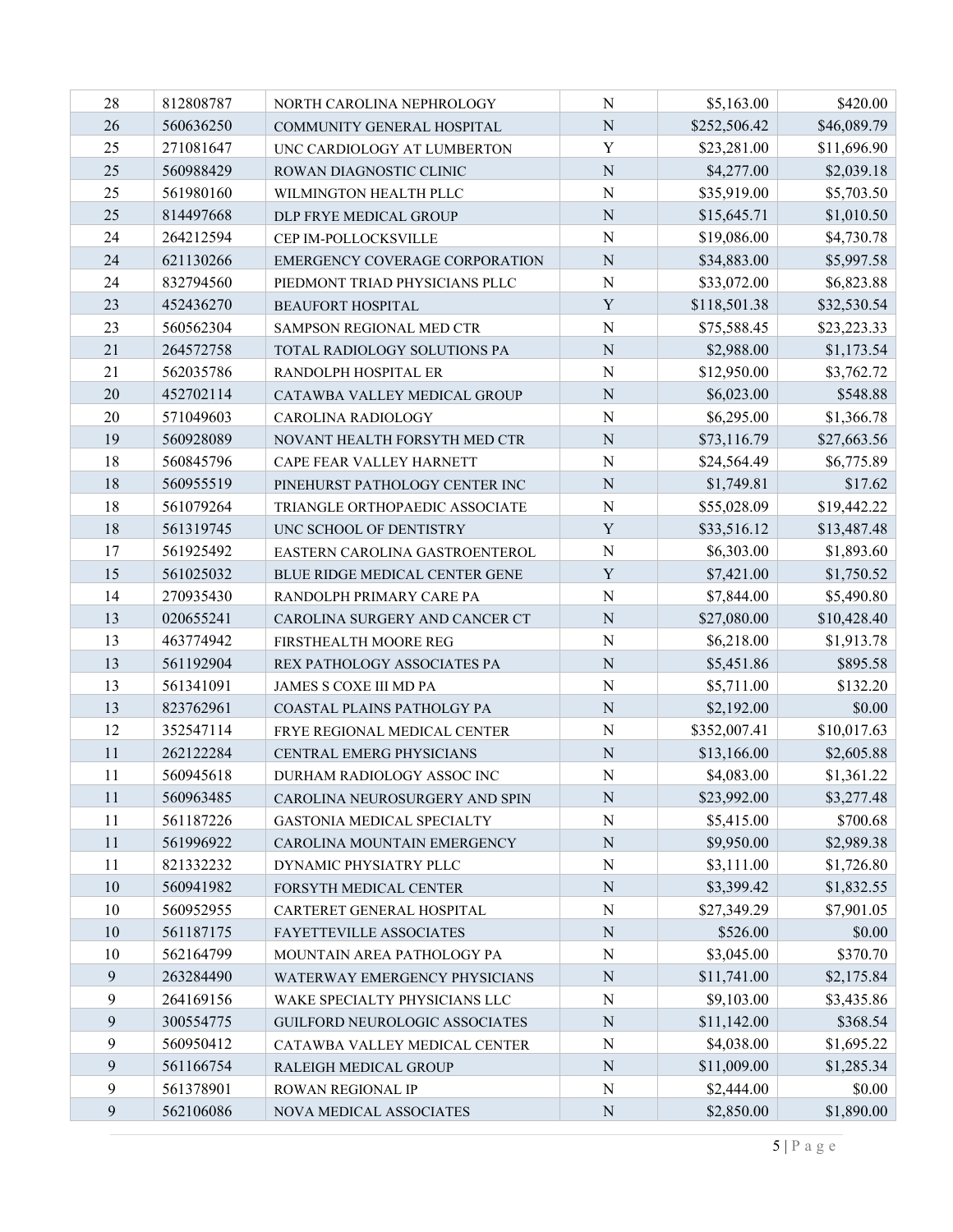| 9                | 800249057 | MOSES CONE PHYSICIAN SERV          | N              | \$4,150.00  | \$1,446.08  |
|------------------|-----------|------------------------------------|----------------|-------------|-------------|
| 9                | 810691912 | CENTRAL CAROLINA HOSPITAL          | $\mathbf N$    | \$50,333.39 | \$10,658.64 |
| 8                | 203382242 | REGIONAL ANESTHESIA PLLC           | N              | \$17,880.00 | \$5,248.10  |
| 8                | 320504741 | FIRSTHEALTH CARDIOLOGY PMC         | $\overline{N}$ | \$3,064.00  | \$1,170.12  |
| $8\,$            | 461116325 | MARIA PARHAM MEDICAL CENTER        | N              | \$16,998.00 | \$4,038.10  |
| $8\,$            | 561274347 | CAROLINA KIDNEY ASSOCIATES PA      | N              | \$2,260.00  | \$546.00    |
| $8\,$            | 561473023 | PIEDMONT STONE CENTER              | N              | \$27,900.00 | \$17,504.74 |
| $\,8\,$          | 561511872 | CAROLINA ONCOLOGY SPECIALISTS      | $\mathbf Y$    | \$4,022.00  | \$0.00      |
| 8                | 561680959 | PIEDMONT NEPHROLOGY                | N              | \$4,040.00  | \$0.00      |
| 8                | 562105621 | <b>DAVIDSON ANESTHESIA</b>         | N              | \$5,220.00  | \$877.96    |
| $8\,$            | 581588823 | MOSES CONE HEALTH SYSTEM           | N              | \$51,022.93 | \$10,661.39 |
| $8\,$            | 593725585 | NEOGENOMICS LABORATORIES           | $\mathbf N$    | \$5,858.00  | \$176.40    |
| $8\,$            | 621824657 | CARTERET HEARTH CARE               | N              | \$10,024.28 | \$1,863.94  |
| 8                | 830343789 | WILKES REGIONAL MEDICAL CENTER     | N              | \$86,991.07 | \$12,559.46 |
| 7                | 260717903 | KND DEVELOPMENT 59 LLC             | N              | \$2,801.00  | \$1,158.16  |
| $\overline{7}$   | 274255298 | THE WOUND CARE CENTER              | N              | \$2,280.00  | \$699.42    |
| 7                | 455512980 | DHP OF NORTH CAROLINA PC           | N              | \$957.00    | \$567.40    |
| $\overline{7}$   | 462249157 | HARNETT EMERGENCY PHYSICIANS P     | N              | \$7,497.00  | \$1,343.90  |
| $\boldsymbol{7}$ | 465608702 | WOUND CARE INNOVATIONS OF GOLF     | N              | \$3,043.00  | \$1,340.74  |
| $\overline{7}$   | 561318509 | <b>WALTERS SURGICAL ASSOCIATES</b> | N              | \$5,065.34  | \$1,617.16  |
| 7                | 561585126 | <b>CLINTON X RAY ASSOC</b>         | N              | \$1,396.04  | \$494.46    |
| $\overline{7}$   | 561688824 | CUMBERLAND ANESTHESIA              | $\mathbf N$    | \$6,528.00  | \$681.08    |
| 7                | 561754482 | FAYETTEVILLE AMBULATORY            | N              | \$73,984.47 | \$21,159.61 |
| $\overline{7}$   | 650691102 | ACS PRIMARY CARE PHYSICIANS        | N              | \$10,143.00 | \$1,874.26  |
| 6                | 263283007 | CAROLINA INFECTIOUS DISEASES C     | N              | \$3,466.25  | \$1,782.39  |
| 6                | 270892198 | EMERGENCY MEDICINE PHYS MECKLE     | N              | \$7,937.60  | \$1,504.64  |
| 6                | 320512118 | DLP CENTRAL CAROLINA MEDICAL       | N              | \$2,703.43  | \$788.08    |
| 6                | 454088317 | FIRSTHEALTH CARDIOLOGY             | N              | \$7,547.00  | \$2,977.80  |
| 6                | 561087391 | FRYE REGIONAL MEDICAL CTR          | N              | \$7,406.00  | \$0.00      |
| 6                | 561588015 | PATHOLOGISTS DIAGNOSTIC            | N              | \$257.00    | \$133.00    |
| 6                | 562003393 | EAST CAROLINA HEALTH               | ${\bf N}$      | \$10,015.45 | \$3,507.99  |
| 6                | 562054060 | COASTAL CAROLINA HEALTHCARE        | $\mathbf N$    | \$2,256.00  | \$409.48    |
| 6                | 562133831 | CAPE FEAR VALLEY NEUROLOGY         | N              | \$2,370.24  | \$615.42    |
| 6                | 815399431 | EAST CAROLINA SURGICAL             | ${\bf N}$      | \$3,853.00  | \$1,340.38  |
| 5                | 113827203 | RANDOLPH SPECIALITY GROUP          | N              | \$3,313.80  | \$2,028.72  |
| 5                | 261891465 | APOGEE MED GRP-VIRGINIA            | ${\bf N}$      | \$1,062.92  | \$744.05    |
| 5                | 311725913 | FORSYTH MEDICAL GROUP LLC          | N              | \$1,400.00  | \$695.58    |
| 5                | 450904590 | DANVILLE PATH BILLING CO LLC       | $\mathbf N$    | \$1,138.00  | \$0.00      |
| 5                | 452565889 | ACME MEDICAL SPECIALTIES PLLC      | N              | \$1,269.00  | \$639.06    |
| 5                | 453275682 | NORTHERN CAROLINA SURGICAL         | N              | \$2,640.12  | \$1,615.52  |
| 5                | 560942061 | PINEHURST SURGICAL CLINIC          | $\mathbf N$    | \$4,945.00  | \$1,964.34  |
| 5                | 561021466 | ASHEVILLE HEART PA                 | $\mathbf N$    | \$28,792.00 | \$8,982.98  |
| 5                | 561093722 | ORTHOCAROLINA PA                   | N              | \$13,537.00 | \$6,111.55  |
| 5                | 561101912 | LAUCHWOOD PATHOLOGY ASSOCIATES     | ${\bf N}$      | \$564.00    | \$152.52    |
| 5                | 561109834 | FOREST CITY EYE CLINIC             | N              | \$7,425.00  | \$5,959.66  |
| 5                | 561230452 | MOUNTAIN KIDNEY & HYPERTENSION     | ${\bf N}$      | \$1,693.00  | \$0.00      |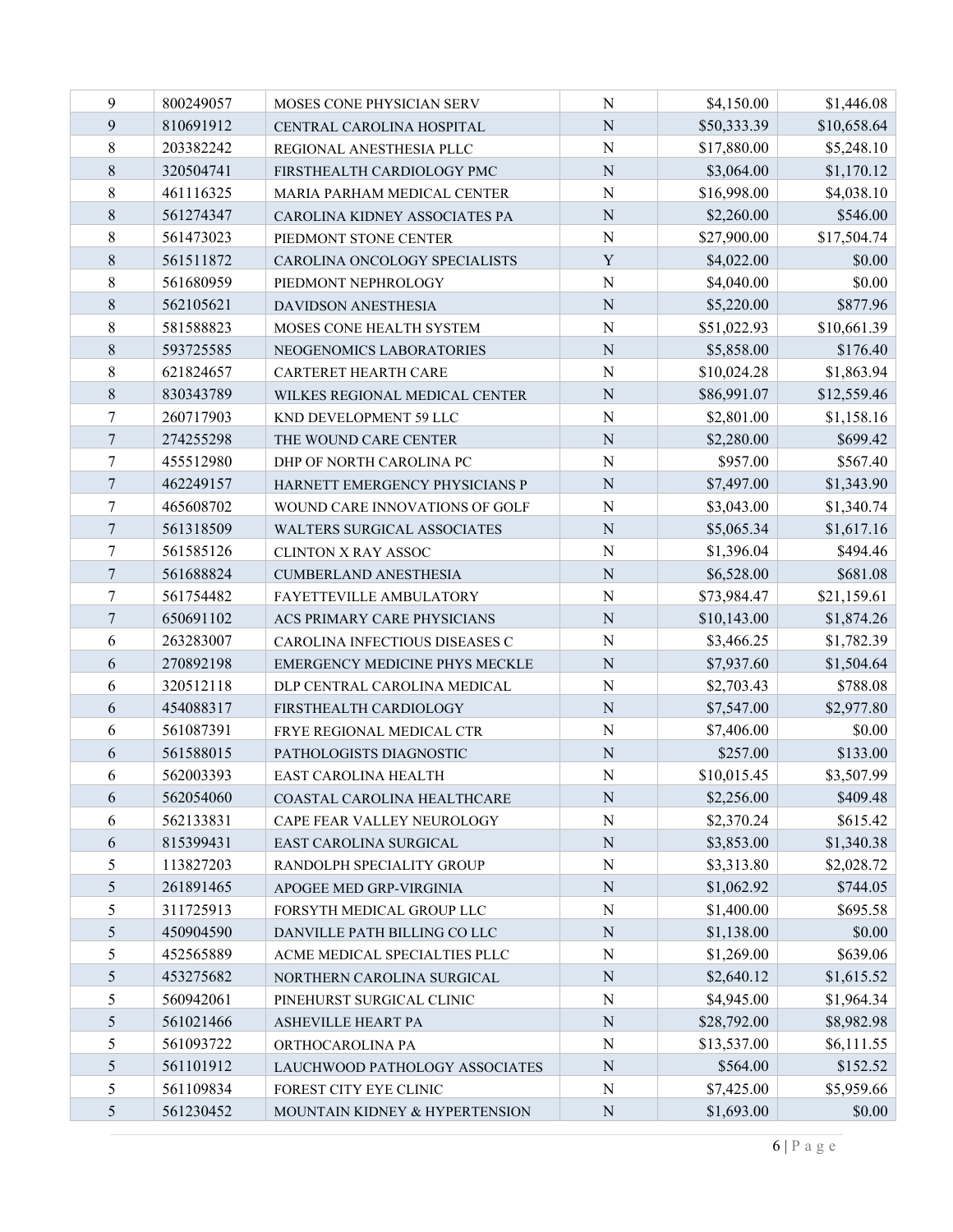| 5              | 561723064 | <b>CABARRUS PATHOLOGY ASSOCIATES</b> | N           | \$1,736.00   | \$0.00       |
|----------------|-----------|--------------------------------------|-------------|--------------|--------------|
| 5              | 561972669 | GASTROENTEROLOGY ASSOC               | ${\bf N}$   | \$4,509.00   | \$0.00       |
| 5              | 562002729 | RALEIGH NEUROLOGY ASSOC              | ${\bf N}$   | \$1,166.00   | \$0.00       |
| 5              | 562103816 | TESFAYE D FANTA MD PLLC              | $\mathbf N$ | \$1,816.40   | \$599.60     |
| 4              | 201394536 | PIEDMONT TRIAD ANESTHESIA PA         | N           | \$1,860.00   | \$627.24     |
| 4              | 205562797 | EYE SURGERY CENTER OF THE CARO       | $\mathbf N$ | \$27,764.00  | \$8,497.93   |
| 4              | 263807831 | HALIFAX REGIONAL MEDICAL             | N           | \$387.28     | \$207.90     |
| $\overline{4}$ | 300811171 | RUTHERFORD REGIONAL MEDICAL          | ${\bf N}$   | \$23,678.60  | \$3,512.60   |
| $\overline{4}$ | 462847732 | NC GROUP SERVICES PLLC               | N           | \$2,278.00   | \$771.74     |
| $\overline{4}$ | 465137699 | DLP RUTHERFORD PHYSICIAN PRACT       | $\mathbf N$ | \$394.89     | \$276.42     |
| 4              | 560554202 | CALDWELL MEMORIAL HOSPITAL           | Y           | \$33,346.58  | \$12,337.49  |
| $\overline{4}$ | 561032909 | WILMINGTON SURGICAL ASSOC PA         | $\mathbf N$ | \$8,888.00   | \$1,759.18   |
| 4              | 561335864 | CAROLINA DIGESTIVE HLTH ASSOC        | ${\bf N}$   | \$3,738.00   | \$2,004.18   |
| $\overline{4}$ | 561748928 | <b>NOVANT HEALTH</b>                 | $\mathbf N$ | \$21,440.00  | \$352.40     |
| 4              | 561845329 | <b>JAMES E DAVIS AMBULATORY</b>      | N           | \$25,749.00  | \$6,766.74   |
| $\overline{4}$ | 561942237 | FAYETTEVILLE GASTROENTEROLOGY        | ${\bf N}$   | \$2,919.00   | \$1,031.58   |
| $\overline{4}$ | 562090507 | EAR SINUS & ALLERGY CENTER PA        | N           | \$6,180.00   | \$641.46     |
| 3              | 020688645 | ASHISH SINGH MD                      | ${\bf N}$   | \$6,237.15   | \$3,182.72   |
| 3              | 203340355 | <b>SBN INCORPORATED</b>              | N           | \$1,050.00   | \$735.00     |
| 3              | 205740206 | <b>GRAYSTONE EYE SURGERY</b>         | N           | \$7,566.80   | \$1,924.00   |
| 3              | 208076904 | SOUTHEASTERN GASTROENTEROLOGY        | $\mathbf N$ | \$6,252.00   | \$2,540.61   |
| 3              | 263627231 | ASHEVILLE CARDIOLOGY ASSOC           | $\mathbf N$ | \$5,715.00   | \$2,354.92   |
| 3              | 461929125 | HALIFAX REGIONAL MEDICAL             | ${\bf N}$   | \$3,740.00   | \$380.51     |
| 3              | 541956451 | <b>GRACE CARE LLC</b>                | $\mathbf N$ | \$347.37     | \$243.17     |
| 3              | 561025986 | <b>BOICE WILLIS CLINIC PA</b>        | N           | \$1,786.00   | \$1,078.34   |
| $\mathfrak{Z}$ | 561572881 | DURHAM NEPHROLOGY                    | ${\bf N}$   | \$566.00     | \$276.44     |
| 3              | 561634662 | EASTERN NEPHROLOGY ASSOCIATES        | N           | \$553.00     | \$0.00       |
| 3              | 561804872 | <b>GREGORY GRIDLEY PHD</b>           | ${\bf N}$   | \$375.00     | \$0.00       |
| 3              | 562101090 | EAST CAROLINA HEALTH CHOWAN          | Y           | \$40,030.09  | \$5,073.19   |
| 3              | 562134518 | ALLIANCE MEDICAL ASSOCIATES          | $\mathbf N$ | \$520.00     | \$269.00     |
| 3              | 562197602 | NORTHEASTERN ORTHOPEDICS             | $\mathbf N$ | \$15,811.00  | \$3,597.60   |
| 3              | 562211989 | WILMINGTON GASTROENTEROLOGY          | ${\bf N}$   | \$4,608.00   | \$1,453.18   |
| 3              | 822168117 | <b>SC SURGICALIST</b>                | N           | \$601.00     | \$86.80      |
| $\overline{2}$ | 200943360 | OBAN ANESTHESIA ASSOCIATES PLL       | ${\bf N}$   | \$2,693.00   | \$257.38     |
| $\overline{c}$ | 202742080 | HALIFAX GASTROENTEROLOGY PC          | N           | \$1,418.00   | \$992.60     |
| $\overline{2}$ | 202935692 | MCLEOD CARIOTHORACIC VASCULAR        | ${\bf N}$   | \$1,583.00   | \$493.40     |
| $\sqrt{2}$     | 260219755 | CAROLINA ORTHOPEDIC AND SPORTS       | ${\bf N}$   | \$8,958.00   | \$2,544.12   |
| $\mathfrak{2}$ | 271796746 | CAROLINA ANESTHESIA AND PAIN         | $\mathbf N$ | \$3,800.00   | \$736.64     |
| $\mathfrak{2}$ | 272184984 | <b>HEATHER L DOWNS</b>               | ${\bf N}$   | \$538.00     | \$0.00       |
| $\sqrt{2}$     | 275268935 | TRIANGLE ORTHOPAEDICS SURGERY        | N           | \$26,731.46  | \$5,976.03   |
| $\overline{2}$ | 462726702 | FIRSTHEALTH BEHAVIORAL               | $\mathbf N$ | \$980.00     | \$260.60     |
| $\overline{2}$ | 465477125 | GASTONIA PHYSICIAN SERVICES          | ${\bf N}$   | \$3,417.00   | \$702.04     |
| $\overline{2}$ | 522085555 | KINDRED HOSPITAL GREENSBORO          | Y           | \$260,162.84 | \$137,886.31 |
| $\overline{2}$ | 560543246 | ADVENHEALTH HENDERSONVILLE           | ${\bf N}$   | \$33,810.34  | \$11,882.69  |
| $\overline{2}$ | 560619359 | CAROMONT REGIONAL MED                | N           | \$107,351.16 | \$17,383.83  |
| $\overline{2}$ | 561120065 | EYE ASSOCIATES OF WILMINGTON         | ${\bf N}$   | \$250.00     | \$87.50      |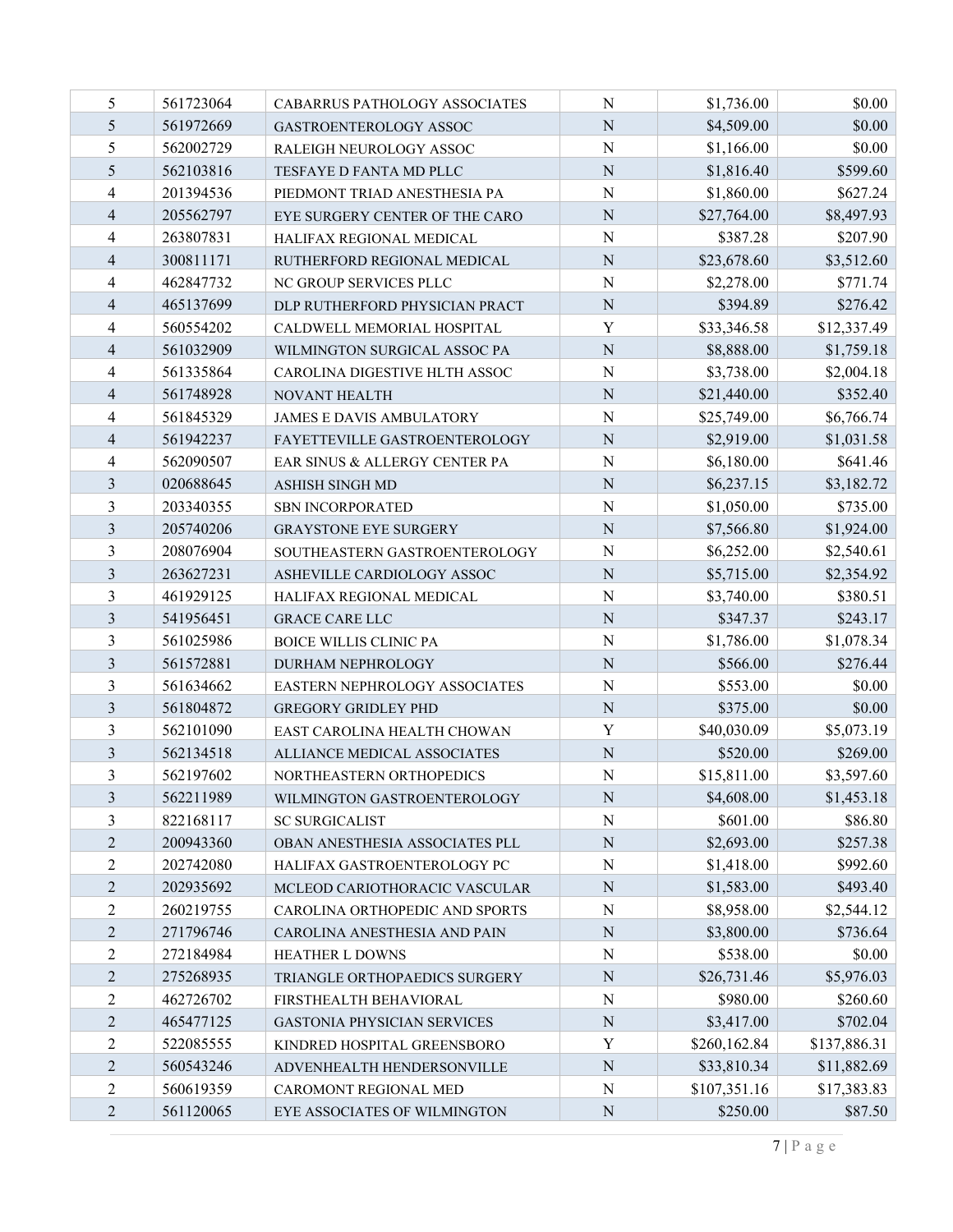| $\overline{2}$ | 561219579 | PURVIS-MOYER FOOT AND ANKLE CE    | N              | \$2,280.00  | \$0.00      |
|----------------|-----------|-----------------------------------|----------------|-------------|-------------|
| $\overline{2}$ | 561274107 | UROLOGY ASSOCIATES OF SENC PA     | $\mathbf N$    | \$1,182.00  | \$442.50    |
| 2              | 561449531 | <b>CHARLOTTE SURGERY CENTER</b>   | $\mathbf N$    | \$28,962.00 | \$5,612.20  |
| $\overline{2}$ | 561777611 | JONATHAN NESTOR MD                | $\overline{N}$ | \$950.00    | \$0.00      |
| $\overline{2}$ | 561847193 | EAGLE PHYSICIANS AND ASSOCIA      | N              | \$1,124.00  | \$0.00      |
| $\overline{2}$ | 561929672 | ROWAN REGIONAL PATHOLOGY ASSOC    | $\mathbf N$    | \$185.00    | \$10.50     |
| $\overline{c}$ | 561968491 | PHYSICIANS EAST GREENVILLE        | N              | \$762.00    | \$0.00      |
| $\overline{2}$ | 810934442 | SENTIENT PHYSICIANS PC            | $\mathbf N$    | \$28,468.00 | \$1,318.56  |
| $\overline{2}$ | 823693839 | MECKLENBURG NEUROLOGY             | $\mathbf N$    | \$875.00    | \$174.40    |
| $\overline{2}$ | 900084133 | RANDOLPH PULMONARY AND SLEEP      | $\mathbf N$    | \$600.00    | \$210.00    |
| 1              | 050588771 | CFVHS ED PHYSICIANS               | $\mathbf N$    | \$618.00    | \$291.86    |
| $\mathbf{1}$   | 200067898 | WNC EYE SURGERY CENTERS INC       | $\mathbf N$    | \$1,850.00  | \$1,670.02  |
|                | 202028539 | DANVILLE REGIONAL MEDICAL         | $\mathbf N$    | \$40,806.00 | \$7,562.86  |
| $\mathbf{1}$   | 202728271 | CALDWELL EMERGENCY MEDICAL        | $\overline{N}$ | \$1,056.00  | \$235.68    |
|                | 202964888 | <b>GASTROENTEROLOGY EAST ENDO</b> | N              | \$1,690.00  | \$952.69    |
| $\mathbf{1}$   | 203758250 | <b>ECKERT PATHOLOGY ASSOC PA</b>  | $\mathbf N$    | \$119.00    | \$17.62     |
| 1              | 204278130 | NOVANT HEALTH BRUNSWICK           | N              | \$6,329.00  | \$1,329.09  |
| 1              | 208255293 | <b>DIMITRIOS LINTZERIS</b>        | $\mathbf N$    | \$420.00    | \$345.52    |
| 1              | 261671435 | EAST CAROLINA ENDOSCOPY           | N              | \$1,163.28  | \$0.00      |
| 1              | 262558314 | SURGICENTER OF EASTERN CAROLINA   | $\mathbf N$    | \$7,290.94  | \$1,967.48  |
| 1              | 270083277 |                                   |                | \$513.71    | \$0.00      |
| $\mathbf{1}$   | 272944176 | LILLINGTON MEDICAL SERVICES LL    | $\mathbf N$    | \$351.00    | \$0.00      |
|                | 320546888 | PASQUOTANK RIVER INPT SRVC        | $\mathbf N$    | \$768.00    | \$112.20    |
| $\mathbf{1}$   | 352412005 | UNC HEALTH CARE                   | Y              | \$786.00    | \$0.00      |
|                | 452493248 | CRAIG S CARTER MD FACS PA         | N              | \$250.00    | \$37.32     |
| $\mathbf{1}$   | 453027678 | PERSON HEALTH GASTROENTEROLOGY    | $\mathbf N$    | \$133.75    | \$93.63     |
| 1              | 455568773 | FIRST HEALTH SURGICAL             | $\mathbf N$    | \$255.00    | \$124.16    |
| 1              | 462574454 | MALLARD CREEK SURGERY CENTER      | $\mathbf N$    | \$5,000.00  | \$1,294.86  |
| 1              | 462997400 | FIRSTHEALTH INFECTIOUS DISEASE    | N              | \$203.00    | \$119.92    |
| 1              | 510570029 | ATLANTIC UROLOGY CLINICS LLC      | $\mathbf N$    | \$225.52    | \$0.00      |
| $\mathbf{1}$   | 550862343 | ORAL AND MAXILLOFACIAL PATH       | $\mathbf N$    | \$730.00    | \$511.00    |
| $\mathbf{1}$   | 560532129 | DUHS REFERRAL LAB                 | $\mathbf N$    | \$108.00    | \$0.00      |
| 1              | 560554230 | NOVANT HEALTH                     | ${\bf N}$      | \$70,405.40 | \$19,563.57 |
| $\mathbf{1}$   | 560611546 | CHATHAM HOSPITAL INC              | $\mathbf Y$    | \$2,211.15  | \$2,156.07  |
| 1              | 560941814 | RALEIGH ORTHOPAEDIC CLINIC PA     | N              | \$318.00    | \$0.00      |
| $\mathbf{1}$   | 560945614 | RALEIGH NEUROSURGICAL CLINIC      | $\mathbf N$    | \$360.00    | \$212.78    |
| 1              | 560949647 | ROCKY MOUNT UROLOGY ASSOC         | $\mathbf N$    | \$170.00    | \$99.62     |
| $\mathbf{I}$   | 560963510 | <b>EASTERN CAROLINA ENT</b>       | $\mathbf N$    | \$7,777.00  | \$3,143.86  |
| 1              | 560963525 | MID CAROLINA RADIOLOGY            | $\mathbf N$    | \$130.00    | \$53.30     |
| $\mathbf{1}$   | 561026666 | SURGICAL SPECIALISTS OF CHARLO    | N              | \$275.00    | \$0.00      |
| 1              | 561071426 | MAHEC OB GYN                      | $\mathbf N$    | \$1,799.00  | \$1,259.30  |
| $\mathbf{1}$   | 561150163 | ASHEVILLE GASTROENTEROLOGY        | $\mathbf N$    | \$1,871.00  | \$402.80    |
| 1              | 561183309 | CAROLINA EYE ASSOCIATES           | N              | \$100.00    | \$33.04     |
| $\mathbf{1}$   | 561216682 | LOWER CAPE FEAR HOSPICE           | ${\bf N}$      | \$581.65    | \$0.00      |
| 1              | 561249099 | WAYNE INTERNAL MEDICINE ASSOCI    | N              | \$305.00    | \$164.96    |
| $\mathbf{1}$   | 561251665 | GASTROENTEROLOGY ASSOCIATES       | ${\bf N}$      | \$850.00    | \$595.00    |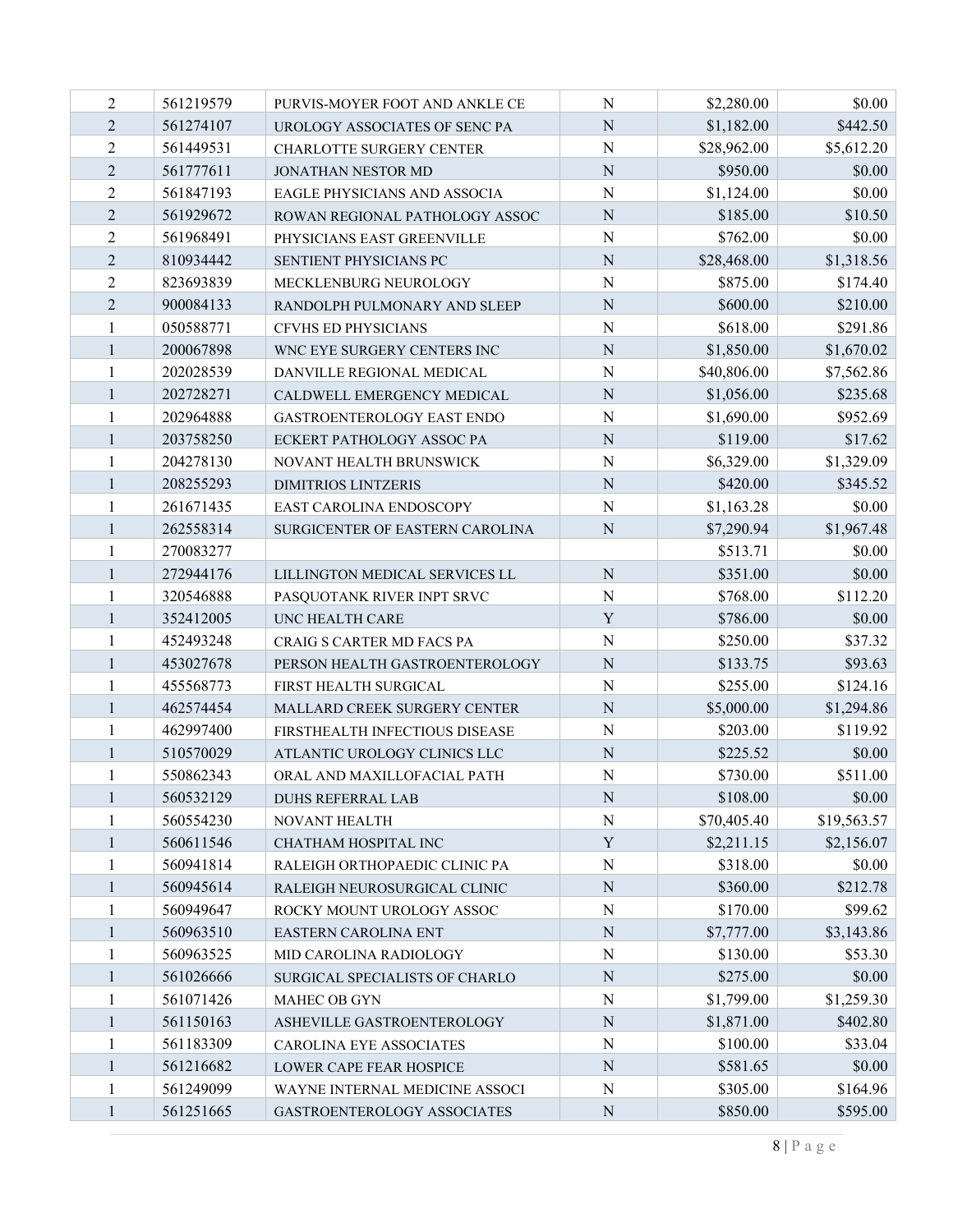| 17,730                       |                        |                                                         |                        | \$51,860,749.90        | \$15,488,478.65    |
|------------------------------|------------------------|---------------------------------------------------------|------------------------|------------------------|--------------------|
| 1                            | 843423815              | ROBESON HOSPITALIST GROUP PLLC                          | ${\bf N}$              | \$1,962.00             | \$0.00             |
| $\mathbf{1}$                 | 830339604              | FOOT AND ANKLE ASSOCIATES                               | Y                      | \$400.00               | \$0.00             |
| $\mathbf{1}$                 | 813453411              | ENDOSCOPY CENTER OF NC                                  | ${\bf N}$              | \$1,789.00             | \$728.40           |
| $\mathbf{1}$                 | 680561185              | SURGERY CENTER OF PINEHURST                             | $\mathbf N$            | \$12,920.00            | \$1,885.34         |
| $\mathbf{1}$                 | 582670529              | VALLEY RADOLOGY ASSOCIATES                              | ${\bf N}$              | \$1,443.09             | \$516.74           |
| $\mathbf{1}$                 | 571023634              | AMERICAN ANESTHESIOLOGY OF SOU                          | ${\bf N}$              | \$1,225.00             | \$108.10           |
| 1                            | 570935917              | MUSC PHYSICIANS                                         | ${\bf N}$              | \$183.00               | \$121.16           |
| 1                            | 562276994              | DAVIE COUNTY HOSPITAL                                   | $\mathbf N$            | \$566.00               | \$150.56           |
| $\mathbf{1}$                 | 562238461              | EASTERN CARDIOLOGY PA                                   | ${\bf N}$              | \$660.00               | \$164.96           |
| $\mathbf{1}$                 | 562229256              | NORTHEAST ANEST & PAIN                                  | $\mathbf N$            | \$1,968.00             | \$0.00             |
| 1                            | 562221844              | MOHAN C DEOCHAND MD                                     | ${\bf N}$              | \$350.00               | \$245.00           |
| $\mathbf{1}$                 | 562180744              | UNC CRANIOFACIAL CENTER                                 | $\overline{N}$         | \$125.00               | \$87.50            |
| 1                            | 562152702              | <b>CAROLINA ENT HNSC</b>                                | $\overline{N}$         | \$734.69               | \$115.32           |
| $\mathbf{1}$                 | 562146806              | SURGICAL ASSOCIATES OF ASHEBOR                          | $\overline{N}$         | \$657.00               | \$459.90           |
| $\mathbf{1}$                 | 562140728              | WILKES RADIOLOGY PA                                     | ${\bf N}$              | \$36.00                | \$14.02            |
| $\mathbf{1}$                 | 562125743              | NC SPECIALTY HOSPITAL<br>ORTHOPAEDIC SOLUTIONS & SPORTS | $\overline{N}$         | \$1,643.00             | \$782.76           |
| 1                            | 562109998              | UROLOGY SPECIALISTS OF THE CAR                          | $\mathbf N$            | \$4,302.70             | \$2,108.32         |
| $\mathbf{1}$<br>$\mathbf{1}$ | 562102761<br>562107759 | CENTER FOR DIGESTIVE DISEASES                           | ${\bf N}$              | \$2,977.00<br>\$235.00 | \$512.28<br>\$0.00 |
| $\mathbf{1}$                 | 562095763              | <b>ALLEN ORTHOPEDICS</b>                                | ${\bf N}$              | \$2,415.00             | \$1,351.54         |
| 1                            | 562086200              | PHYSICAL LAB CONSULTANTS                                | ${\bf N}$<br>${\bf N}$ | \$489.48               | \$0.00             |
| 1                            | 562084959              | PARDEE HOSPITAL                                         | $\mathbf N$            | \$785.00               | \$0.00             |
| 1                            | 562066152              | MID ATLANTIC EMERGENCY MED                              | ${\bf N}$              | \$521.00               | \$186.52           |
| $\mathbf{1}$                 | 562016630              | CAROLINA CRANIOSPINAL NEURO                             | $\overline{N}$         | \$10,694.50            | \$0.00             |
| 1                            | 562003096              | DIGESTIVE DISEASE CENTER PA                             | ${\bf N}$              | \$340.00               | \$0.00             |
| $\mathbf{1}$                 | 562003095              | GOLDSBORO ENDOSCOPY CENTER                              | $\overline{N}$         | \$700.00               | \$490.00           |
| $\mathbf{1}$                 | 561988924              | FAYETTEVILLE HEART CENTER                               | $\overline{N}$         | \$715.00               | \$116.54           |
| $\mathbf{1}$                 | 561969242              | EASTERN CAROLINA FOOT & ANKLE                           | $\overline{N}$         | \$1,395.00             | \$894.62           |
| $\mathbf{1}$                 | 561931176              | PINEHURST ANESTHESIA                                    | ${\bf N}$              | \$1,575.00             | \$317.80           |
| $\mathbf{1}$                 | 561928809              | SHELBY EMERGENCY ASSOCIATES                             | $\mathbf N$            | \$979.00               | \$158.54           |
| $\mathbf{1}$                 | 561896112              | CHARLOTTE EENT ASSOCIATES                               | ${\bf N}$              | \$1,540.00             | \$757.38           |
| $\mathbf{1}$                 | 561758445              | CAROLINA REGIONAL ORTHO                                 | $\mathbf N$            | \$332.00               | \$232.40           |
| 1                            | 561637012              | COASTAL CAROLINA SURG ASSC                              | $\mathbf N$            | \$6,785.00             | \$0.00             |
| $\mathbf{1}$                 | 561612811              | CLINTON AREA PATHOLOGY SVCS                             | $\mathbf N$            | \$116.00               | \$17.62            |
| $\mathbf{1}$                 | 561590388              | HENDERSONVILLE RADIOLOGICAL CO                          | N                      | \$30.00                | \$12.84            |
|                              |                        |                                                         |                        |                        |                    |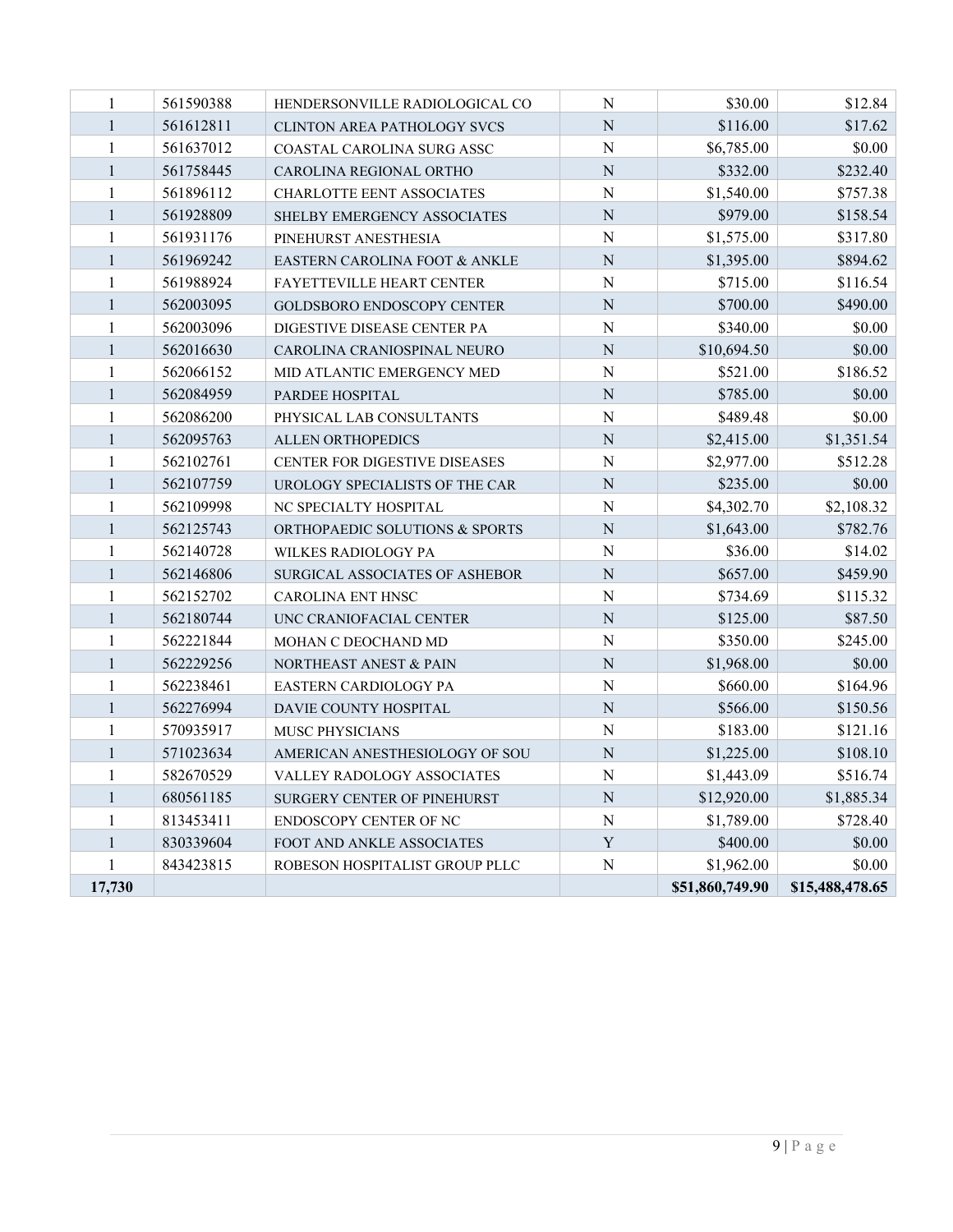#### **(7) The total cost and volume for the previous fiscal quarter for emergency room visits originating from Central Prison and NCCIW Hospitals to UNC Hospital, UNC Rex Healthcare, and WakeMed Hospital.**

The following is the total cost and volume for the previous fiscal quarter for emergency room visits originating from Central Prison and NCCIW Hospitals to UNC Hospitals, Rex Healthcare and WakeMed Hospital.

| <b>Volume of</b><br><b>Claims</b> | Originating<br><b>Facility</b> | <b>Provider</b><br><b>TIN</b> | <b>Provider Facilty</b>                | <b>Total</b><br><b>Charge</b> | Amount<br>Paid |
|-----------------------------------|--------------------------------|-------------------------------|----------------------------------------|-------------------------------|----------------|
| 16                                | <b>CENTRAL PRISON</b>          | 561118388                     | UNIV OF NC HOSPITALS                   | \$20,146.00                   | \$30,631.95    |
| 40                                | <b>CENTRAL PRISON</b>          | 561509260                     | <b>NC HEART AND</b><br><b>VASCULAR</b> | \$98,362.00                   | \$49,861.39    |
| 44                                | <b>CENTRAL PRISON</b>          | 566017737                     | <b>WAKEMED</b>                         | \$95,931.46                   | \$13,304.05    |
| 3                                 | <b>NCCI WOMEN</b>              | 561118388                     | UNIV OF NC HOSPITALS                   | \$1,947.00                    | \$526.84       |
| 69                                | <b>NCCI WOMEN</b>              | 561509260                     | <b>NC HEART AND</b><br><b>VASCULAR</b> | \$152,819.00                  | \$73,973.01    |
| 33                                | <b>NCCI WOMEN</b>              | 566017737                     | <b>WAKEMED</b>                         | \$71,744.00                   | \$10,431.23    |
| 205                               |                                |                               |                                        | \$440,949.46                  | \$178,728.47   |

**(8) The total payments for Medicaid and non-Medicaid eligible inmates to UNC Hospitals, Rex Healthcare, and WakeMed Hospital, including the number of days between the date the claim was filed and the date the claim was paid.**

| <b>CLAIM</b>  | <b>Provider</b> |                          |                     |                      | <b>DAYS FM</b> | <b>DAYS FM</b> |
|---------------|-----------------|--------------------------|---------------------|----------------------|----------------|----------------|
| <b>VOLUME</b> | <b>TIN</b>      | <b>Provider Facility</b> | <b>Total Billed</b> | <b>Total Charged</b> | <b>SRVC</b>    | RC             |
|               |                 | UNIV OF NC               |                     |                      |                |                |
| 1,879         | 561118388       | <b>HOSPITALS</b>         | \$11,080,021.46     | \$6,436,082.78       | 22.67          | 16.15          |
|               |                 | <b>NC HEART AND</b>      |                     |                      |                |                |
| 327           | 561509260       | <b>VASCULAR</b>          | \$1,667,073.75      | \$922,607.37         | 51.13          | 22.99          |
| 69            | 566017737       | <b>WAKEMED</b>           | \$989,344.57        | \$219,022.83         | 18.74          | 7.97           |
| 2,275         |                 |                          | \$13,736,439.78     | \$7,577,712.98       | 30.85          | 15.70          |

*Data with respect to the UNC Hospitals, UNC Rex Healthcare and WakeMed claims processing timeframe requires further clarification. The report request called for information detailing "the number of days between the date the claim was filed and the date the claim was paid." The data preserved by PGBA includes the date of service and the date the claim was received. If the provider did not generate or submit the claim in a timely manner, such a delay will be reflected in these numbers. Additionally, the column entitled days from service may include claims that have been previously denied, pended or referred for Medicaid determination. In general, claims may be denied when the claim form has not been fully and accurately completed, no authorization for the procedure is on file or the service is otherwise ineligible. In accordance with policy, inpatient stays exceeding 24 hours are referred to Medicaid for an eligibility determination. It may take several months before receiving a final answer on Medicaid coverage. While this determination is being made, the claim will be carried in a pending status.*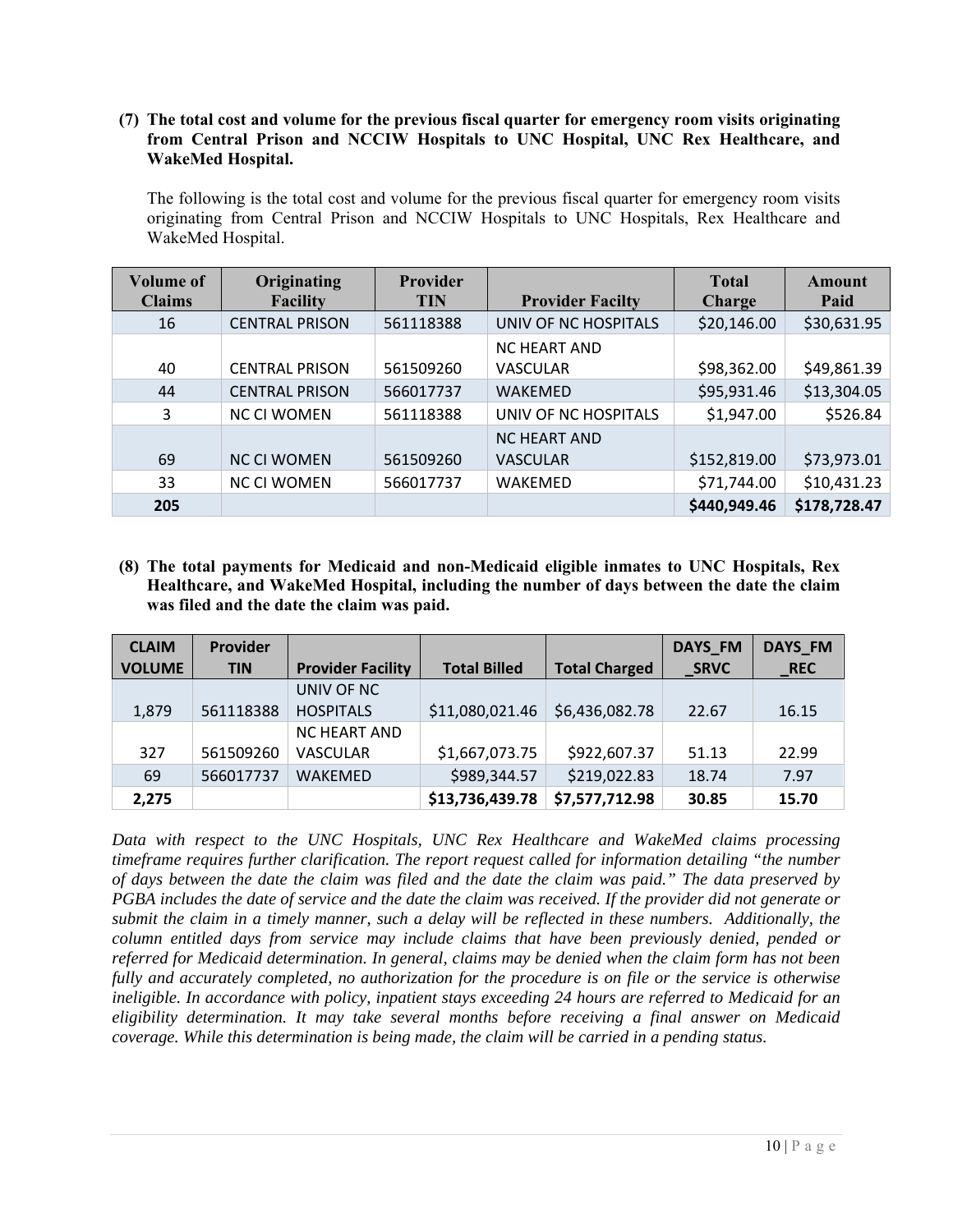#### **(9) A list of hospitals under contract.**

To date, DPS has contracted with twenty-two (22) healthcare systems across the state. The systems are listed below:

Ashe Memorial Hospital Blue Ridge Regional Hospital Caldwell Memorial Hospital Catawba Valley Medical Center Chatham Hospital Inc CHS Blue Ridge Morganton CHS Blue Ridge Valdese First Health Richmond Memorial Halifax Memorial Hospital High Point Regional Hospital Kindred Hospital Greensboro Montgomery Memorial Hospital Moore Regional Hospital Nash General Hospital New Hanover Regional Hospital Pender Memorial Hospital Randolph Hospital, Inc Rex Healthcare University of NC Hospitals Vidant Medical Center Vidant – Heritage, Outer Banks, Beaufort Vidant - Bertie, Chowan, Duplin, Roanoke Chowan

.

\*Statistics from the outpatient specialty clinics held at Central Prison Healthcare Complex (CPHC) reveal that 3,073 patients were evaluated during this quarter. Specialty clinics conducted at CPHC include cardiology, podiatry, orthopedics, general surgery, hepatology, infectious disease, ENT, gastroenterology, audiology, nephrology, ophthalmology, optometry, and urology. Statistics from NCCIW reveal that 700 specialty encounters occurred during the same timeframe.

Further statistics from the surgical center at CPHC reveal that 281 outpatient surgical procedures were performed during this quarter. These procedures include ENT, general surgery, gastroenterology, orthopedics, and podiatry. In addition, 212 MRI studies were performed in the mobile MRI unit at CPHC.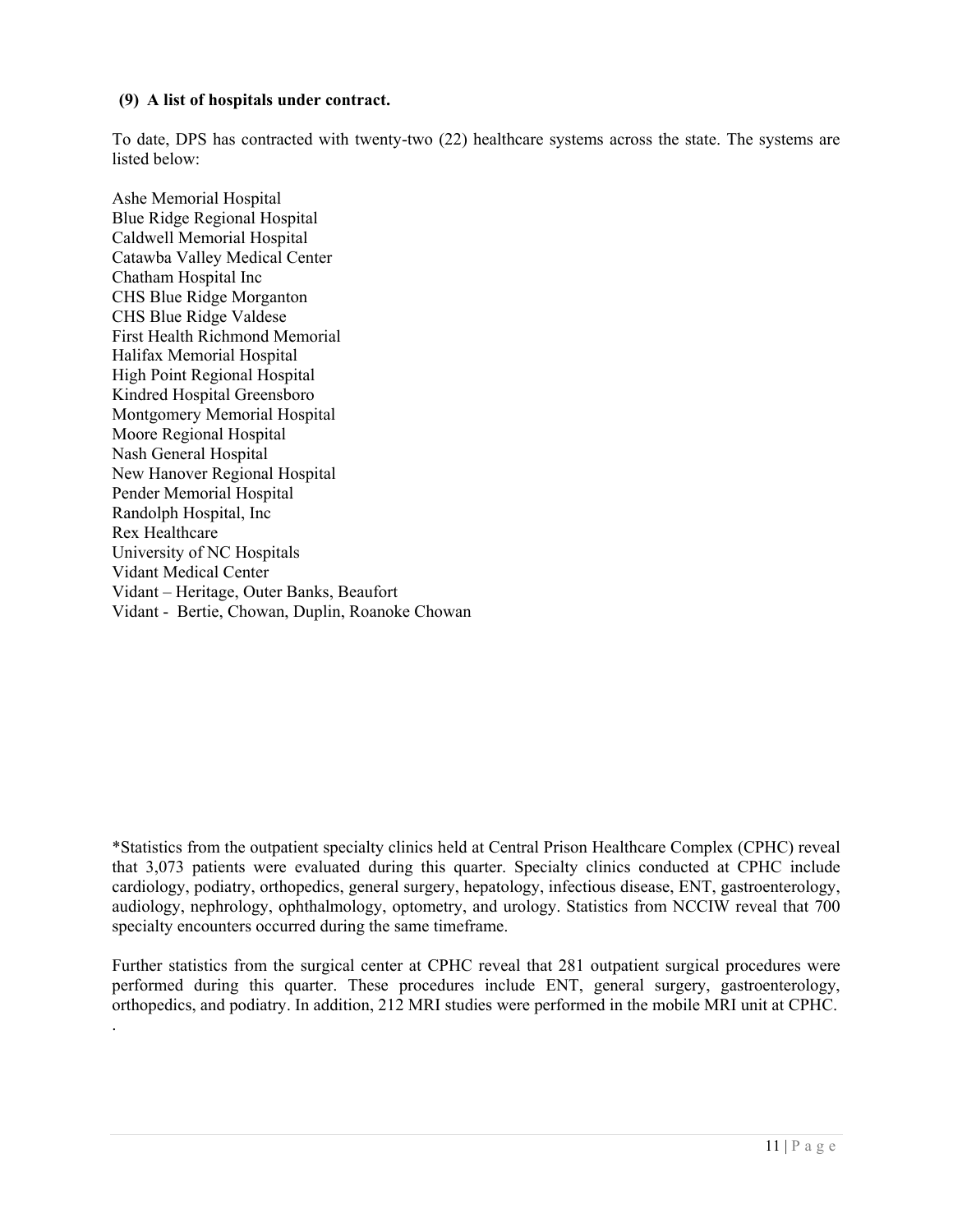## **Juvenile Justice:**

#### **2019 - 2020 3rd Quarter Health Services Legislative Report**

The following data is based on available information for the period starting January 1, 2020 and ending March 31, 2020.

**(1) The number of total juvenile offenders requiring hospitalization or hospital services who receive that treatment at each hospital.** 

During this quarter, there were nineteen (19) juveniles with billing claims for treatment or diagnostics at a community hospital or affiliated setting. There were twenty-one (21)claims submitted from hospitals and related facilities during this quarter. All hospitals comply with the mandated rates of two times Medicaid rate or seventy percent of prevailing rates. All claims were processed in a timely manner by PBGA.

Please note that while billing claims for twenty-one  $(21)$  juveniles were received in the  $1<sup>st</sup>$  quarter, nineteen juveniles received services. Delayed billing for services received in prior quarters accounts for the difference.

**(2) The volume of scheduled and emergent services and, of that volume, the** *number* **of those services that are provided by contracted and non-contracted providers.** 

Figure 1 below indicates the number of hospitals and related facilities providing emergent services and observational services during the defined cycle- January 1, 2020 through March 31, 2020.

*Figure 1* 

| $01-01-2020$ through $03-31-2020$ | Emergent/ER Scheduled |    | Total      |
|-----------------------------------|-----------------------|----|------------|
|                                   |                       |    | Percentage |
|                                   |                       |    |            |
| <b>CONTRACT HOSPITALS</b>         |                       | 10 | 53%<br>10  |
| NON-CONTRACT                      |                       |    | 47%        |
| <b>HOSPITALS</b>                  |                       |    |            |
| <b>Grand Total</b>                |                       |    | $100\%$    |

- **(3) The volume of scheduled and emergent admissions listed by and, of that volume, the percentage of those services that are provided by contracted and non-contracted providers.**  Juvenile Justice had no hospital admissions billed during the quarter.
- **(4) The volume of inpatient medical services provided to Medicaid-eligible inmates and juvenile offenders, the cost of treatment, the estimated savings of paying the nonfederal portion of Medicaid for the services, and the length of time between the date the claim was filed and the date the claim was paid.**

As reported in question (3), there were no juveniles receiving hospital related visits of greater than 24 hours.

**(5) The status of the implementation of the claims processing system and efforts to address the backlog of unpaid claims.** 

The DPS Controller's Office is providing on-going updates regarding the resolution of any remaining backlogged claims.